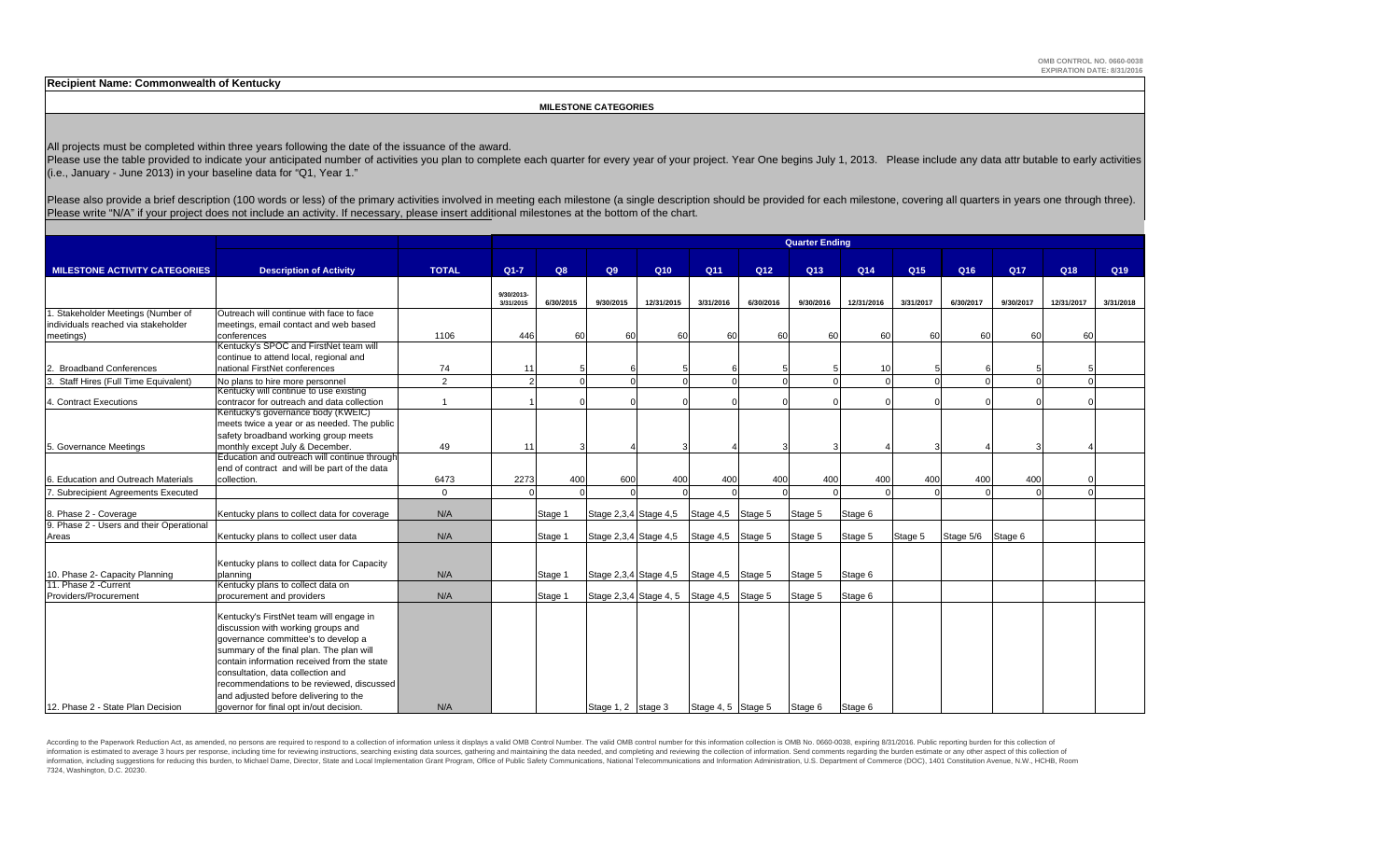**OMB CONTROL NO. 0660-0038EXPIRATION DATE: 8/31/2016**

#### **Recipient Name Commonwealth of Kentucky**

#### **Cost Class Category Federal Expenditures**

**TOTAL**FEDERAL FEDERAL Q1-7 Q8 Q9 Q10 Q11 Q12 Q13 Q14 Q15 Q16 Q17 Q17 Q18 Q19  $\sqrt{219}$ The completion of your project budget (federal funds) should be reported in the quarter you are anticipating expending the funds. Year One begins July 1, 2013. Please include any data attributable to early activities (i.e. 1."**Quarterly Cost Category Expenditures Quarter Ending**

|                                      |                | 9/30/2013 3/31/15                                          | 6/30/2015                                                  | 9/30/2015                               | 12/31/2015  | 3/31/2016       | 6/30/2016  | 9/30/2016          | 12/31/2016    | 3/31/2017     | 6/30/2017       | 9/30/2017     | 12/31/2017                                                                                                                                                                    | 3/31/2018 |
|--------------------------------------|----------------|------------------------------------------------------------|------------------------------------------------------------|-----------------------------------------|-------------|-----------------|------------|--------------------|---------------|---------------|-----------------|---------------|-------------------------------------------------------------------------------------------------------------------------------------------------------------------------------|-----------|
| a. Personnnel                        | \$227,240.00   | 70,006,00 \$                                               |                                                            | 85,000 00   \$100,000.00   \$115,000.00 |             | 130,000 00   \$ | 145,000 00 | 160,000 00<br>- \$ | 175,000.00    | 190,000.00    | 205,000 00 \$   | 215,000,00 \$ | 227.240.00                                                                                                                                                                    |           |
| b. Fringe Benefits                   | \$6,000 00     | 5.789.12 \$                                                | 6.000 00 \$                                                | 6.000.00                                | \$ 6,000,00 | 6.000 00 \$     | 6.000 00   | 6.000.00           | 6.000.00      | 6,000.00      | 6.000 00        | $6,000.00$ \$ | 6,000.00                                                                                                                                                                      |           |
| c. Travel                            | \$165,000.00   |                                                            | 13,242.86   \$25,000 00   \$40,000.00   \$55,000.00   \$   |                                         |             | 70,000 00 \$    | 85,000 00  | -\$<br>100,000 00  | 115.000.00 \$ | 130,000.00    | 145,000 00 \$   | 155,000,00 \$ | 165,000.00                                                                                                                                                                    |           |
| d. Equipment                         | \$0.00         |                                                            |                                                            |                                         |             |                 |            |                    |               |               |                 |               |                                                                                                                                                                               |           |
| e. Supplies                          | \$7,048 00     |                                                            |                                                            | $1,40000$ $\mid$ \$ 2,100.00            | \$2,800.00  | 3,500 00 \$     | 4,200 00   | 4,900 00           | 5,600.00      | 6,300.00      | 7.048 00   \$   | 7.048.00 \$   | 7,048.00                                                                                                                                                                      |           |
| f. Contractual                       | \$1,268,750.00 | $$440,952.50$ $$520,95300$ $$600,953.00$ $$680,953.00$ $$$ |                                                            |                                         |             |                 |            |                    |               |               |                 |               | 760,953 00 \$ 840,953 00 \$ 920,953 00 \$ 1,000,953 00 \$ 1,080,953 00 \$ 1,160,953 00 \$ 1,240,953 00 \$ 1,268,750 00                                                        |           |
| g. Construction                      | \$0.00         |                                                            |                                                            |                                         |             |                 |            |                    |               |               |                 |               |                                                                                                                                                                               |           |
| h. Other                             | \$178,510.00   |                                                            | 2.945.70   \$ 20.000 00   \$ 35.000.00   \$ 50.000.00   \$ |                                         |             | 65,000 00 \$    | 90,000 00  | \$105,000 00   \$  | 120,000,00 \$ | 135,000.00 \$ | 150,000 00   \$ |               | 165.000.00   \$ 178.510.00                                                                                                                                                    |           |
| i. Total Direct Charges (sum of a-h) | \$1.852,548.00 |                                                            |                                                            |                                         |             |                 |            |                    |               |               |                 |               | \$52,936.18 \$658,353.00 \$784,053.00 \$909,753.00 \$1.035,453 00 \$1.171,153.00 \$1.296,853 00 \$1.422,553.00 \$1.548,253 00 \$1.674,001.00 \$1.789,001.00 \$1.852,548 00 \$ |           |
| j. Indirect Charges                  | \$0.00         |                                                            |                                                            |                                         |             |                 |            |                    |               |               |                 |               |                                                                                                                                                                               |           |
| k. TOTAL (sum i and j)               | \$1 852 548.00 |                                                            |                                                            |                                         |             |                 |            |                    |               |               |                 |               | \$532936.18 \$65835300 \$784053.00 \$909753.00 \$103545300 \$1171153.00 \$129685300 \$1422553.00 \$154825300 \$1674001.00 \$1789001.00 \$1785254800 \$                        |           |

#### **Cost Class Category Non-Federal Expenditures**

The completion of your project budget (non-federal, matching funds) should be reported in the quarter you are anticipating expending the funds. Year One begins July 1, 2013. Please include any data attributable to early ac data for "Q1, Year 1."

| <b>Quarterly Cost Category</b>       | <b>TOTAL</b>       |                                                        | <b>Quarter Ending</b> |                |            |                 |                                           |                 |                 |                                 |                 |                                                                                                                                                                                                                                                     |                 |           |
|--------------------------------------|--------------------|--------------------------------------------------------|-----------------------|----------------|------------|-----------------|-------------------------------------------|-----------------|-----------------|---------------------------------|-----------------|-----------------------------------------------------------------------------------------------------------------------------------------------------------------------------------------------------------------------------------------------------|-----------------|-----------|
| <b>Expenditures</b>                  | <b>NON-FEDERAL</b> | $Q1 - 7$                                               | Q8                    | Q <sub>9</sub> | Q10        | Q <sub>11</sub> | Q <sub>12</sub>                           | Q <sub>13</sub> | Q <sub>14</sub> | Q <sub>15</sub>                 | Q <sub>16</sub> | <b>Q17</b>                                                                                                                                                                                                                                          | Q <sub>18</sub> | Q19       |
|                                      |                    |                                                        |                       |                |            |                 |                                           |                 |                 |                                 |                 |                                                                                                                                                                                                                                                     |                 |           |
|                                      |                    | 9/30/2013 3/31/2015                                    | 6/30/2015             | 9/30/2015      | 12/31/2015 | 3/31/2016       | 6/30/2016                                 | 9/30/2016       | 12/31/2016      | 3/31/2017                       | 6/30/2017       | 9/30/2017                                                                                                                                                                                                                                           | 12/31/2017      | 3/31/2018 |
| a. Personnnel                        | \$318,840,00       | \$151,187.74 \$171,188 00 \$191,188.00 \$211,188.00 \$ |                       |                |            |                 | 231,188 00 \$ 251,188 00 \$ 271,188 00 \$ |                 |                 | 291,188.00   \$ 311,188.00   \$ |                 | 318,840 00   \$ 318,840.00   \$ 318,840.00                                                                                                                                                                                                          |                 |           |
| b. Fringe Benefits                   | \$144,000,00       |                                                        |                       |                |            |                 |                                           |                 |                 |                                 |                 | 63,966.15 \$73,966.00 \$83,966.00 \$93,966.00 \$103,966.00 \$113,966.00 \$123,966.00 \$133,966.00 \$143,966.00 \$144,000 00 \$144,000.00 \$144,000.00 \$144,000.00 \$144,000.00 \$144,000 \$104,000 \$104,000 \$104,000 \$104,000 \$104,000 \$104,0 |                 |           |
| c. Travel                            | \$0.00             |                                                        |                       |                |            |                 |                                           |                 |                 |                                 |                 |                                                                                                                                                                                                                                                     |                 |           |
| d. Equipment                         | \$0.00             |                                                        |                       |                |            |                 |                                           |                 |                 |                                 |                 |                                                                                                                                                                                                                                                     |                 |           |
| e. Supplies                          | \$297 00           |                                                        | 50 00                 | 150.00         | 200.00     | 250 00 \$       | 297 00 \$                                 | 297 00          | 297.00          | 297.00 \$                       | 297 00 \$       | 297.00 \$                                                                                                                                                                                                                                           | 297.00          |           |
| f. Contractual                       | \$0.00             |                                                        |                       |                |            |                 |                                           |                 |                 |                                 |                 |                                                                                                                                                                                                                                                     |                 |           |
| g. Construction                      | \$0.00             |                                                        |                       |                |            |                 |                                           |                 |                 |                                 |                 |                                                                                                                                                                                                                                                     |                 |           |
| h. Other                             | \$0.00             |                                                        |                       |                |            |                 |                                           |                 |                 |                                 |                 |                                                                                                                                                                                                                                                     |                 |           |
| i. Total Direct Charges (sum of a-h) | \$463,137.00       |                                                        |                       |                |            |                 |                                           |                 |                 |                                 |                 | \$215,153.89 \$245,204.00 \$275,304.00 \$305,354.00 \$335,404 00 \$365,451 00 \$395,451 00 \$425,451.00 \$455,451.00 \$453,431.00 \$463,137.00 \$463,137.00 \$463,137.00 \$463,137.00 \$463,137.00 \$463,137.00 \$463,137.00 \$475,451.00 \$100 \$1 |                 |           |
| j. Indirect Charges                  | \$0.00             |                                                        |                       |                |            |                 |                                           |                 |                 |                                 |                 |                                                                                                                                                                                                                                                     |                 |           |
| k. TOTAL (sum i and j)               | \$463,137,00       |                                                        |                       |                |            |                 |                                           |                 |                 |                                 |                 | \$ 215,153.89 \$ 245,204.00 \$ 275,304.00 \$ 305,354.00 \$ 335,404 00 \$ 365,451 00 \$ 395,451 00 \$ 425,451.00 \$ 455,451.00 \$ 453,137.00 \$ 463,137.00 \$ 463,137.00 \$ 463,137.00 \$ 463,137.00 \$ 463,137.00 \$ 463,137.00 \$ 463,137.00 \$    |                 |           |

According to the Paperwork Reduction Act, as amended, no persons are required to respond to a collection of information unless it displays a valid OMB Control Number. The valid OMB control number for this information colle to average 3 hours per response, including time for reviewing instructions, searching existing data sources, gathering and maintaining the data needed, and completing and reviewing the collections and Information of Decisi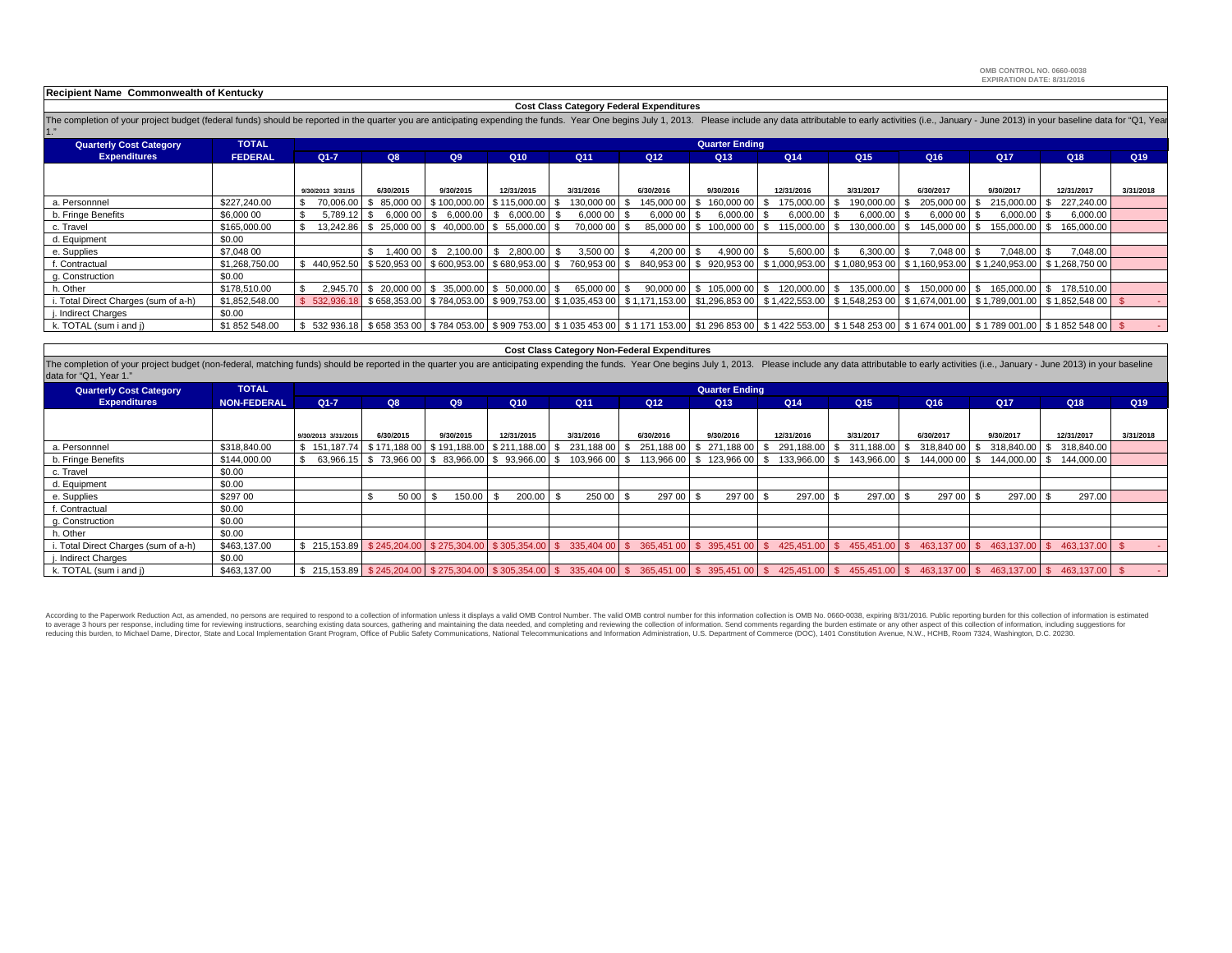# SLIGP Detailed Budget Spreadsheet-Revised

| Category                                                                                                                                                                                                                                                                                                                                    |               | Detailed Description of Budget (for full grant<br>period) |                       | <b>Breakdown of Costs</b> |                       |  |  |
|---------------------------------------------------------------------------------------------------------------------------------------------------------------------------------------------------------------------------------------------------------------------------------------------------------------------------------------------|---------------|-----------------------------------------------------------|-----------------------|---------------------------|-----------------------|--|--|
| a. Personnel                                                                                                                                                                                                                                                                                                                                | Quantity      | <b>Unit Cost</b>                                          | <b>Total Cost</b>     | Federal                   | Non-Federal           |  |  |
| SWIC<br>The SWIC will spend 75% of the time on<br>SLIGP grant activities for 3.5 years non-<br>federal. The SWIC's annual salary is<br>$$53,333.33 \times 75\% = $40,000 \times 3.5$ yrs<br>=\$140,000 non-federal. \$53,333 x<br>$42.15\% = 22,480$ annual x 0.5 year<br>=\$11,240 Federal                                                 | 4.0 years     | \$37,810                                                  | \$151,240             | \$11,240                  | \$140,000             |  |  |
| <b>Project Manager</b><br>One project manager will spend 100% of<br>their time on the project for 4.0 years. The<br>Staff Member annual salary is \$54,000.<br>$$54,000 \times 100\% = $54,000$                                                                                                                                             | 4.0 years     | \$54,000                                                  | \$216,000             | \$216,000                 |                       |  |  |
| Administrative Support Coordinator<br>One administrative support coordinator<br>will spend 100% of their time on the<br>project for 3.5 years. The Staff Member<br>annual salary is \$40,000.<br>$$40,000 \times 100\% = $40,000$                                                                                                           | 3.5 years     | \$40,000                                                  | \$140,000             |                           | \$140,000             |  |  |
| Meeting Attendance Volunteer Time<br>includes--State and local employees<br>volunteer time for the outreach and<br>education, state consultation, & FirstNet<br>related Governance meetings. Total hrs<br>estimated through completion of project.<br>The average value of the representatives<br>time is \$22/hour x 1277.45hrs = \$28,104 | 1277.45 hours | \$22                                                      | \$28,104              |                           | \$28,104              |  |  |
| Pre Award Grant Preparation Time- Time<br>of State Employees working on SLIGP<br>Grant Application Packet. 350.75 hours at<br>an average rate of \$30.61/hr<br><b>Total Personnel</b>                                                                                                                                                       | 350.75 hours  | \$30.61per hr                                             | \$10,736<br>\$546,080 | \$227,240                 | \$10,736<br>\$318,840 |  |  |
| b. Fringe Benefits                                                                                                                                                                                                                                                                                                                          | Quantity      | <b>Unit Cost</b>                                          | <b>Total Cost</b>     | Federal                   | Non-Federal           |  |  |
| SWIC<br>Fringe is calculated at an average of<br>51.573657% of total salary costs.<br>\$140,000*.5142857 non-federal=72,000.<br>\$11,240*.533807=6,000 Federal                                                                                                                                                                              | \$151,240     | 51.57%                                                    | \$78,000              | \$6,000                   | \$72,000              |  |  |

| <b>Comments</b>                                                              |  |
|------------------------------------------------------------------------------|--|
|                                                                              |  |
|                                                                              |  |
|                                                                              |  |
|                                                                              |  |
| SPOC/SWIC was Federal for Q1 and Q2--Actual Hours                            |  |
| charged to grant totaled 42.15% --Changed to Non-                            |  |
| Federal 75% starting with Q3.                                                |  |
|                                                                              |  |
|                                                                              |  |
| Total costs increased due to contract extension to Dec                       |  |
| 2017.                                                                        |  |
|                                                                              |  |
|                                                                              |  |
|                                                                              |  |
|                                                                              |  |
|                                                                              |  |
|                                                                              |  |
| State Consultation meeting, State & local volunteer                          |  |
| time for Outreach meetings, etc. \$22hr Calculated                           |  |
| using Bureau of Labor Statistics--KY (BLS) rates for Ky<br>first responders. |  |
|                                                                              |  |
| Pre-Award Grant Prep--Original estimate was for                              |  |
| \$9,240 but actual time spent on grant prep toataled                         |  |
| \$10,736 (non federal).                                                      |  |
|                                                                              |  |
|                                                                              |  |
|                                                                              |  |
|                                                                              |  |
| SPOC/SWIC was Federal for Q1 and Q2--Changed to                              |  |
|                                                                              |  |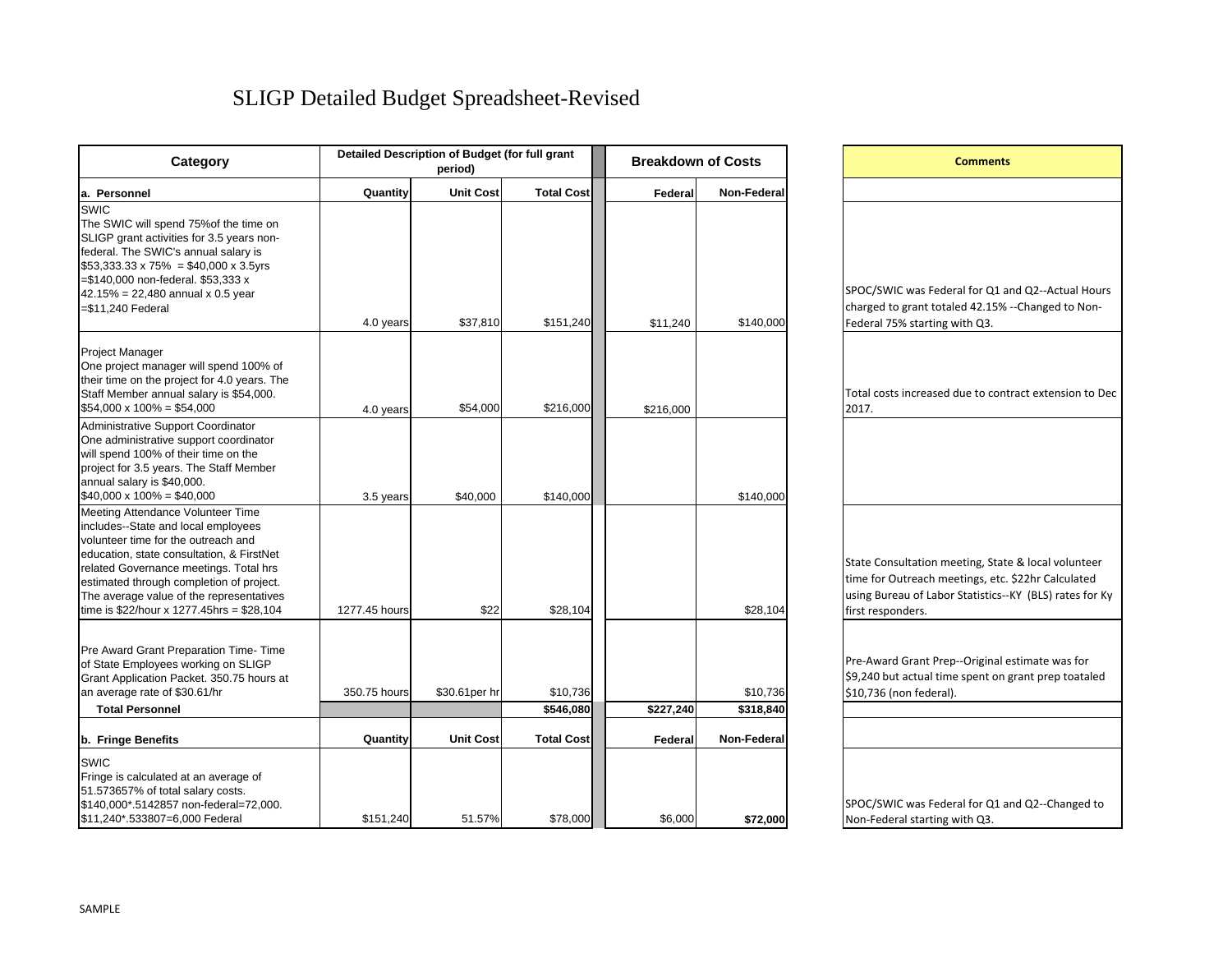| Administrative Support Coordinator                                                  |                |                  |                   |                |             |                                                   |
|-------------------------------------------------------------------------------------|----------------|------------------|-------------------|----------------|-------------|---------------------------------------------------|
| Fringe is calculated at 51.42% of salary,<br>for the portion of time spent on SLIGP |                |                  |                   |                |             |                                                   |
| activities (100%)                                                                   | \$140,000      | 51%              | \$72,000          |                | \$72,000    |                                                   |
| <b>Total Fringe Benefits</b>                                                        |                |                  | \$150,000         | \$6,000        | \$144,000   |                                                   |
|                                                                                     |                |                  |                   |                |             |                                                   |
| c. Travel                                                                           | Quantity       | <b>Unit Cost</b> | <b>Total Cost</b> | Federal        | Non-Federal |                                                   |
| Pre Award Travel for Regional and                                                   |                |                  |                   |                |             |                                                   |
| National Meetings with FirstNet                                                     |                |                  |                   |                |             |                                                   |
| 10 individuals will attend 1 meeting                                                |                |                  |                   |                |             |                                                   |
| Airfare is estimated at \$750/ticket; hotel is                                      |                |                  |                   |                |             |                                                   |
| estimated at \$200/night for two nights; per                                        |                |                  |                   |                |             |                                                   |
| diem is estimated at \$75/day for two<br>days, \$200 local allowable expenses, for  |                |                  |                   |                |             |                                                   |
| a total of \$1500/trip                                                              |                | \$1,500.00       | \$15,000          | \$15,000       |             |                                                   |
| <b>Travel for Regional and National</b>                                             | 10 trips       |                  |                   |                |             |                                                   |
| Meetings with FirstNet                                                              |                |                  |                   |                |             |                                                   |
| 5 individuals will attend 20 meetings                                               |                |                  |                   |                |             |                                                   |
| Airfare is estimated at \$750/ticket; hotel is                                      |                |                  |                   |                |             |                                                   |
| estimated at \$200/night for two nights; per                                        |                |                  |                   |                |             |                                                   |
| diem is estimated at \$75/day for two                                               |                |                  |                   |                |             |                                                   |
| days; approved travel expenses ie. taxi,                                            |                |                  |                   |                |             |                                                   |
| luggage fees, local travel, parking \$200                                           |                |                  |                   |                |             |                                                   |
| for a total of \$1500/trip x 5 individuals                                          | 20 trips       | \$7,500          | \$150,000         | \$150,000      |             |                                                   |
| <b>Total Travel</b>                                                                 |                |                  | \$165,000         | \$165,000      | \$0         |                                                   |
| d. Equipment                                                                        | Quantity       | <b>Unit Cost</b> | <b>Total Cost</b> |                | Non-Federal |                                                   |
| N/A                                                                                 | $\Omega$       | \$0              | \$0               | Federal<br>\$0 |             |                                                   |
| <b>Total Equipment</b>                                                              |                |                  | \$0               | \$0            | \$0         |                                                   |
|                                                                                     |                |                  |                   |                |             |                                                   |
| e. Supplies                                                                         | Quantity       | <b>Unit Cost</b> | <b>Total Cost</b> | Federal        | Non-Federal |                                                   |
| Posters, brochures, and other printed                                               |                |                  |                   |                |             |                                                   |
| material to be used at emergency                                                    |                |                  |                   |                |             |                                                   |
| services conferences. Printing and                                                  |                |                  |                   |                |             |                                                   |
| material costs for conducting outreach &                                            |                |                  |                   |                |             |                                                   |
| education grant-related work. Free                                                  |                |                  |                   |                |             |                                                   |
| standing educational poster \$600,                                                  |                |                  |                   |                |             |                                                   |
| memory sticks \$200, conference                                                     |                |                  |                   |                |             |                                                   |
| handouts & reference material \$2,000,                                              |                |                  |                   |                |             | Free standing educational poster will be used for |
| posters \$348, survey material for 1st                                              |                |                  |                   |                |             | outreach to display FirstNet information at state |
| responders \$400                                                                    |                |                  | \$3,548           | \$3,548        |             | scheduled 1st Responder conferences.              |
|                                                                                     |                |                  |                   |                |             |                                                   |
| Laptops                                                                             | $\overline{2}$ | \$1,750          | \$3,500           | \$3,500        |             | To be used for outreach and vendor conferences    |
| Pre Award Office Supplies for Grant                                                 |                |                  |                   |                |             |                                                   |
| Preparation: Thumb drives \$57, and ink                                             |                |                  |                   |                |             |                                                   |
| cartridges-\$240                                                                    |                |                  | \$297             |                | \$297       |                                                   |
| <b>Total Supplies</b>                                                               |                |                  | \$7,345           | \$7,048        | \$297       |                                                   |
|                                                                                     |                |                  |                   |                |             |                                                   |
| f. Contractual                                                                      | Quantity       | <b>Unit Cost</b> | <b>Total Cost</b> | Federal        | Non-Federal |                                                   |

| Free standing educational poster will be used for |
|---------------------------------------------------|
| outreach to display FirstNet information at state |
|                                                   |
| scheduled 1st Responder conferences.              |
|                                                   |
|                                                   |
|                                                   |
| To be used for outreach and vendor conferences    |
|                                                   |
|                                                   |
|                                                   |
|                                                   |
|                                                   |
|                                                   |
|                                                   |
|                                                   |
|                                                   |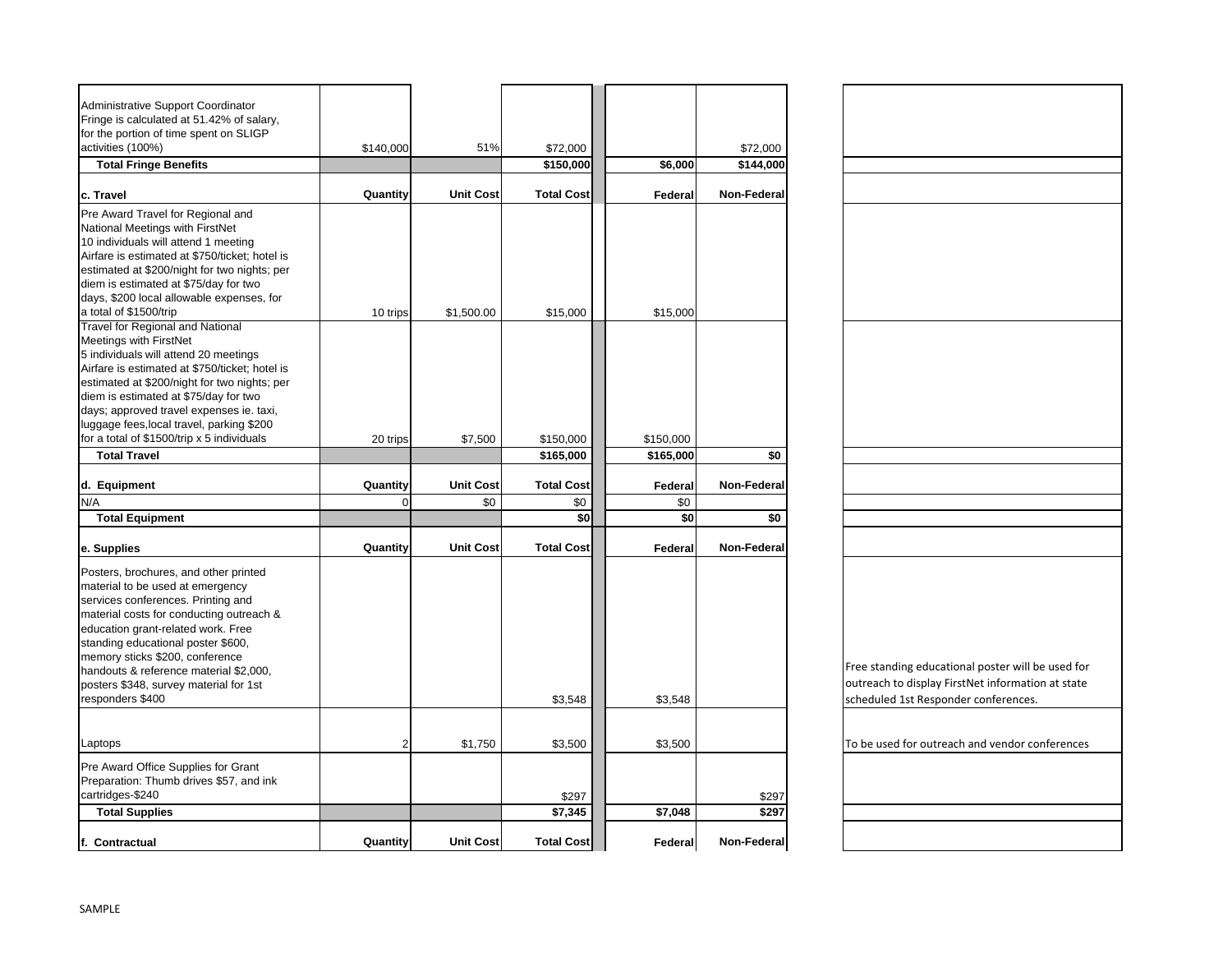| Website Development and Maintenance<br>250 hrs./year for 4 years; average hourly<br>rate is \$125                                                                                                                                               |                            |                  |    |                        |                              |             |                                                                                                                                   |
|-------------------------------------------------------------------------------------------------------------------------------------------------------------------------------------------------------------------------------------------------|----------------------------|------------------|----|------------------------|------------------------------|-------------|-----------------------------------------------------------------------------------------------------------------------------------|
| Data Collection<br>2,500 hrs./year for 2 years; average<br>hourly rate is \$100                                                                                                                                                                 | 1,000 hours<br>5,000 hours | \$125<br>\$100   |    | \$125,000<br>\$500,000 | \$125,000<br>\$500,000       |             | website contract through 2017                                                                                                     |
| Contractor / Consultant 1287.5 hrs./year<br>for 4 years; average hourly rate is \$125<br><b>Total Contractual</b>                                                                                                                               | 5150 hours                 | \$125            | S. | \$643,750<br>1,268,750 | \$643,750<br>\$<br>1,268,750 | \$0         | <b>Outreach &amp; Education</b>                                                                                                   |
|                                                                                                                                                                                                                                                 | Quantity                   | <b>Unit Cost</b> |    | <b>Total Cost</b>      | Federal                      | Non-Federal |                                                                                                                                   |
| g. Construction<br>N/A                                                                                                                                                                                                                          |                            |                  |    | \$0                    |                              |             |                                                                                                                                   |
| <b>Total Construction</b>                                                                                                                                                                                                                       |                            |                  |    | \$0                    | \$0                          | \$0         |                                                                                                                                   |
| h. Other                                                                                                                                                                                                                                        | Quantity                   | <b>Unit Cost</b> |    | <b>Total Cost</b>      | Federal                      | Non-Federal |                                                                                                                                   |
| Provided meals for 100 people attending<br>20 meetings; \$13.00 per person<br>breakfast, \$25 per person lunch/\$38.00<br>per person                                                                                                            | 2000 attendees             | \$38             |    | \$76,000               | \$76.000                     |             | Meals to be provided at all day<br>coffee and light pastries for 1/.                                                              |
| Workshop / Meeting Facilities for local<br>outreach & education sessions and 1st<br>responder conferences. 25 meetings per<br>year for 4 years that will accommodate up<br>to 100 participants 25 meetings x 4years<br>$x $1,025.10 = $102,510$ |                            |                  |    |                        |                              |             | Rental cost for meeting rooms<br>vendor booths. These conferer<br>to 200 people) and conference<br>used for outreach and data col |
|                                                                                                                                                                                                                                                 | 100 meetings               | \$1,025          |    | \$102,510<br>\$178,510 | \$102,510<br>\$178,510       | \$0         | \$66,737 moved to Personnel                                                                                                       |
|                                                                                                                                                                                                                                                 |                            |                  |    |                        |                              |             |                                                                                                                                   |
| <b>Total Direct Charges</b>                                                                                                                                                                                                                     |                            |                  |    | \$2,315,685            | \$1,852,548                  | \$463,137   |                                                                                                                                   |
| i. Indirect Costs                                                                                                                                                                                                                               | Quantity                   | <b>Unit Cost</b> |    | <b>Total Cost</b>      | Federal                      | Non-Federal |                                                                                                                                   |
| <b>Total Indirect</b>                                                                                                                                                                                                                           |                            |                  |    | \$0                    | \$0                          | \$0         |                                                                                                                                   |
| <b>TOTALS</b>                                                                                                                                                                                                                                   |                            |                  |    | \$2,315,685            | \$1,852,548                  | \$463,137   |                                                                                                                                   |

| website contract through 2017                                                                            |  |  |  |  |  |  |  |
|----------------------------------------------------------------------------------------------------------|--|--|--|--|--|--|--|
|                                                                                                          |  |  |  |  |  |  |  |
|                                                                                                          |  |  |  |  |  |  |  |
|                                                                                                          |  |  |  |  |  |  |  |
| <b>Outreach &amp; Education</b>                                                                          |  |  |  |  |  |  |  |
|                                                                                                          |  |  |  |  |  |  |  |
|                                                                                                          |  |  |  |  |  |  |  |
|                                                                                                          |  |  |  |  |  |  |  |
|                                                                                                          |  |  |  |  |  |  |  |
|                                                                                                          |  |  |  |  |  |  |  |
|                                                                                                          |  |  |  |  |  |  |  |
| Meals to be provided at all day outreach meetings and<br>coffee and light pastries for 1/2 day meetings. |  |  |  |  |  |  |  |
|                                                                                                          |  |  |  |  |  |  |  |
| Rental cost for meeting rooms and and conference                                                         |  |  |  |  |  |  |  |
| vendor booths. These conference/meeting rooms (up                                                        |  |  |  |  |  |  |  |
| to 200 people) and conference vendor booths will be                                                      |  |  |  |  |  |  |  |
| used for outreach and data collection.                                                                   |  |  |  |  |  |  |  |
| \$66,737 moved to Personnel                                                                              |  |  |  |  |  |  |  |
|                                                                                                          |  |  |  |  |  |  |  |
|                                                                                                          |  |  |  |  |  |  |  |
|                                                                                                          |  |  |  |  |  |  |  |
|                                                                                                          |  |  |  |  |  |  |  |
|                                                                                                          |  |  |  |  |  |  |  |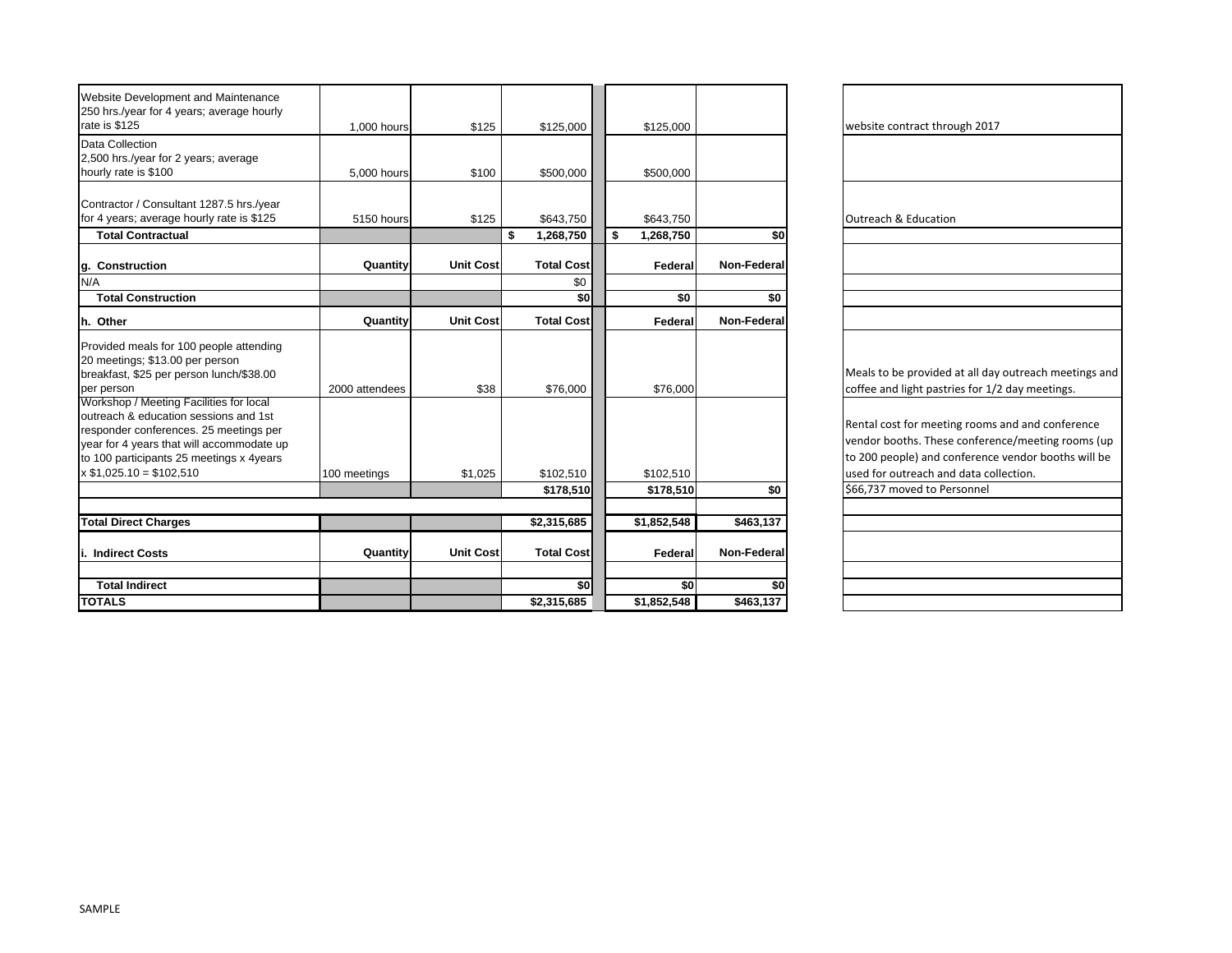### **Kentucky SLIGP Budget Narrative**

| <b>Personnel</b>    |           |
|---------------------|-----------|
| <b>Federal:</b>     | \$227,240 |
| <b>Non-Federal:</b> | \$318,840 |
| Total:              | \$546,080 |

See the Detailed Budget Spreadsheet for calculations

- SWIC/SPOC (Currently Non-Federal): The SWIC will provide oversight for the SLIGP grant, ensuring that all activities are completed on time and within budget. The SWIC will be the primary point of contact for consultation with FirstNet, and will work to expand the State's governance structure. The budgeted costs (75% time) are only for the duties associated with public safety broadband and the SLIGP grant, not the additional land mobile radio and general interoperable communication duties of the SWIC. The SWIC's salary/fringe was originally taken as federal (Q1 & Q2) but was changed, starting in Q3, to Non-Federal.
- Project Manager (Federal): This person will provide project and grant management support, including completing progress reports, managing the project's budget, and ensuring grant activities are completed on time. He/She will spend 100% of their time on SLIGP grant activities.
- Administrative Support Coordinator (Non-Federal): This person will provide administrative support to the SWIC, and Project Manager including document preparation, processing travel documentation, record keeping, capturing meeting minutes and general administrative work. He/She will spend 100% of their time on SLIGP grant activities. One hundred percent (100%) of this employee's salary will be provided as an in-kind match. The source of this match is the State's general fund and is not from another Federal source.
- Meeting Attendance Time (Non-Federal): We will hold KY- Public Safety Broadband meetings monthly, excluding July and December (10 times per year) for the award period. These meetings are attended by representatives of State Government and local jurisdictions. The State will donate the time their staff spends to participate in these meetings as an in-kind match.

Volunteer hours will be used for state and local  $1<sup>st</sup>$  responders (Non Federal) that attend the FirstNet outreach and education meetings.

The value of the representatives' time is based on an average "salary only" hourly rate not including benefits. The State has discussed this time donation with each agency and will obtain letters of support from each indicating their pledge to provide this time donation and their understanding of documentation the State will maintain to support the time donations. Volunteer hours will be tracked using signed attendance sheets. The state uses the federal volunteer rate of \$22 per hour.

• Pre Award Grant Preparation Time (Non-Federal): State Employees time preparing SLIGP Grant Application packet (salary only). The State will donate the time their staff spends to SLIGP Grant preparation and submission as an in-kind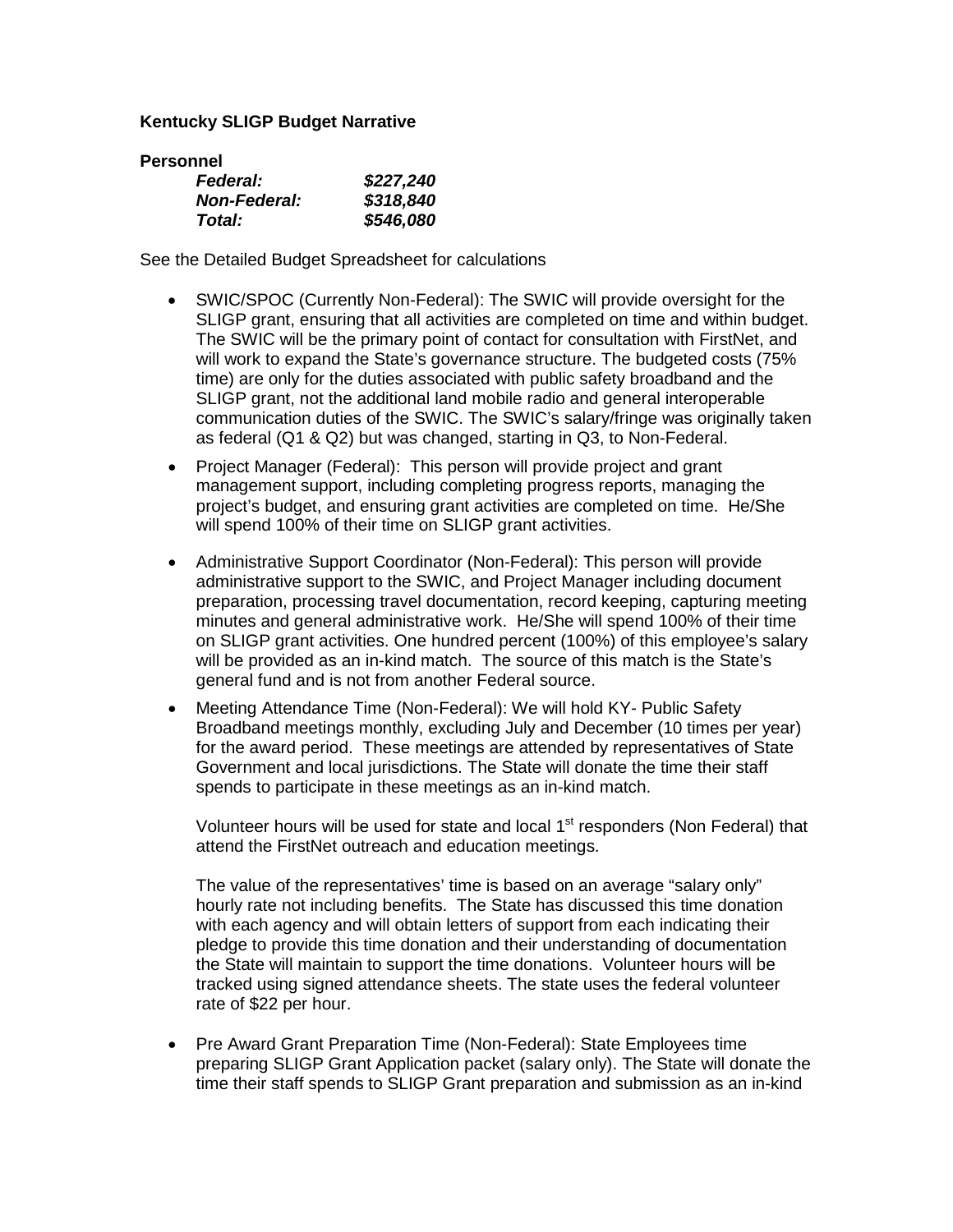match. Original estimate of the grant prep time was \$9,240 but actual charges to the grant were for 350.75hrs totaling \$10,736 in salary's.

#### **Fringe**

| <b>Federal:</b>     | \$6,000   |
|---------------------|-----------|
| <b>Non-Federal:</b> | \$144,000 |
| Total:              | \$150,000 |

See the Detailed Budget Spreadsheet for calculations

- SWIC/SPOC (Currently Non-Federal): Benefits include FICA, unemployment, medical and retirement. This position spends 75% of the time on SLIGP, therefore 75% of the fringe benefits have been allocated to this grant. The SWIC's salary/fringe was originally taken as federal (Q1 & Q2) but was changed, starting in Q3, to Non-Federal.
- Administrative Support Coordinator (Non-Federal): Benefits include FICA, unemployment, medical and retirement. This position spends 100% of the time on SLIGP, therefore 100% of fringe benefits have been allocated to this grant. All of this expense will be provided as an in-kind match from the State's general fund, and is not from another Federal source.

#### **Travel**

| <b>Federal:</b>     | \$165,000 |
|---------------------|-----------|
| <b>Non-Federal:</b> | SO.       |
| Total:              | \$165,000 |

See the Detailed Budget Spreadsheet for calculations

- Pre Award Travel for 1 Regional Meeting with FirstNet (Federal): Staff will attend regional meeting with FirstNet and share information and collaborate with other grant recipients from our region. Travel costs include airfare, hotel, per diem and approved expenses for parking, mileage, luggage fees, etc.
- Travel for Regional and National Meetings with FirstNet (Federal): Staff will attend national and regional conferences to meet with FirstNet and share information and collaborate with other grant recipients. Travel costs include airfare, hotel, and per diem. Estimated room costs \$200 per night/per person for 2 days, estimated flights \$750 per flight/per person, \$75 per Diem for 2 days, local travel (parking, taxi, & fees.) \$200.

#### **Equipment**

| <b>Federal:</b>     | 80 |
|---------------------|----|
| <b>Non-Federal:</b> | 80 |
| Total:              | 80 |

No equipment costs for this grant program.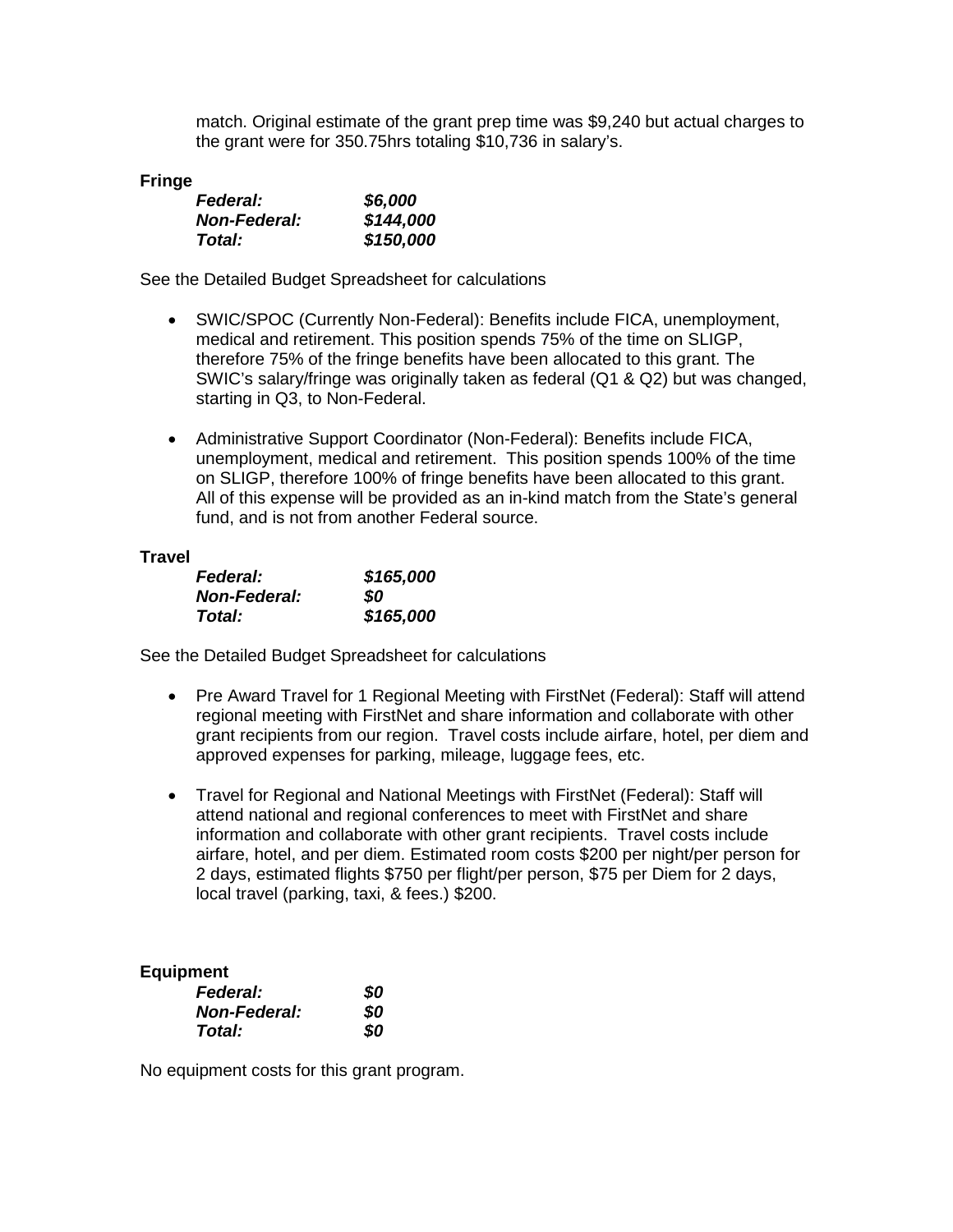| <b>Supplies</b>     |         |
|---------------------|---------|
| Federal:            | \$7,048 |
| <b>Non-Federal:</b> | \$297   |
| Total:              | \$7,345 |

See the Detailed Budget Spreadsheet for calculations

- Printing and material costs for conducting outreach & education grant-related work. Free standing educational poster \$600, conference handouts & reference material \$2,200, posters \$348, survey material for  $1<sup>st</sup>$  responders \$400
- Laptop's for outreach & education--\$3,500
- Pre award Office Supplies (Non-Federal) The State will purchase office supplies for grant preparation to include; printer ink \$240, folders, paper and pens \$57. All of this expense will be provided as an in-kind match from the State's general fund, and is not from another Federal source.

#### **Contractual**

| <b>Federal:</b>     | \$1,268,750 |
|---------------------|-------------|
| <b>Non-Federal:</b> | SO          |
| Total:              | \$1,268,750 |

See the Detailed Budget Spreadsheet for calculations

- Website Development and Maintenance (Federal): The State will contract with a website development firm to create and maintain a website for the purpose of public awareness and education on the PSBN. The site would also be used by team, work group, and committee members for reviews and status updates.
- Data Collection (Federal): During Phase 2, the State will contract with a data collection firm to gather information about existing infrastructure, potential users, and other information as requested by FirstNet/NTIA.
- Contracted Consultant (Federal): The State will contract with a consultation firm to assist the SWIC and Kentucky Wireless Interoperability Executive Committee in the development and execution of strategic planning initiatives related to the PSBN. Assist in the creation and execution of education, outreach and awareness of the PSBN. Provide data validation and support to the Commonwealth.

#### **Construction**

| <b>Federal:</b>     | \$0 |
|---------------------|-----|
| <b>Non-Federal:</b> | 80  |
| Total:              | 80  |

No construction costs for this grant program.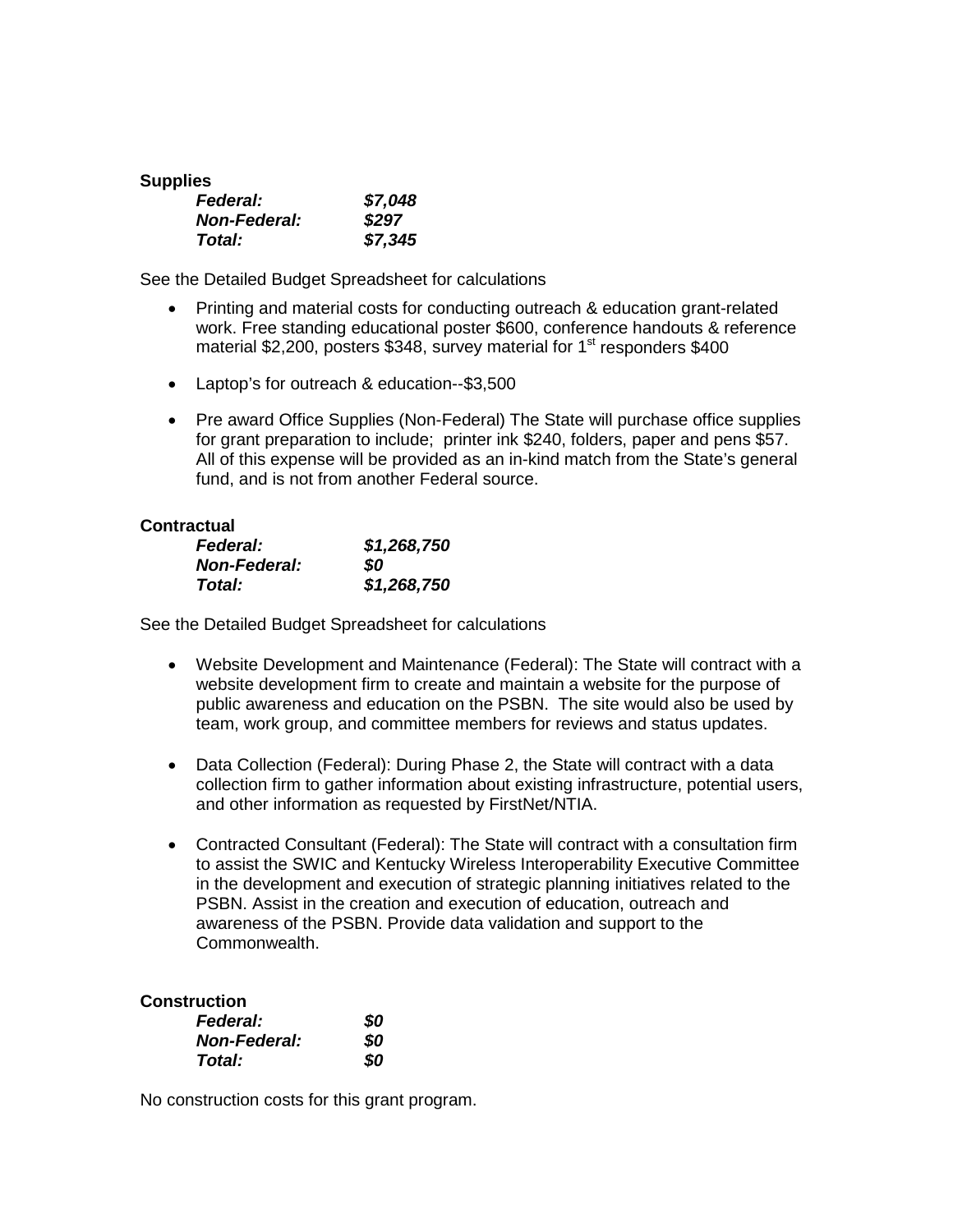| <b>Other</b>        |           |
|---------------------|-----------|
| <b>Federal:</b>     | \$178,510 |
| <b>Non-Federal:</b> | SO.       |
| <b>Total:</b>       | \$178,510 |

See the Detailed Budget Spreadsheet for calculations

- Meals for meeting participants (Federal): Breakfast and Lunch will be provided to those who attend regional meetings and workshops. We anticipate the meetings and workshops to be an entire business day (7:30-4:30).
- Meeting Facilities (Federal): The State will need to obtain meeting facilities to conduct regional workshops and outreach meetings with local first responders and stakeholders.
- State first responder Conferences (Federal): The state will set up vendor booths at state held local conferences such as, fire chiefs, sheriff's associations, emergency management, Next Gen 911, police chiefs associations, etc., to distribute information to attending  $1<sup>st</sup>$  responders about FirstNet and to obtain data collection as required by FirstNet. Conference vendor booths range from \$650 to \$1,000.

#### **Indirect**

| <b>Federal:</b>     | 80  |
|---------------------|-----|
| <b>Non-Federal:</b> | SO. |
| Total:              | SO  |

No indirect costs for this grant program.

### **TOTALS**

| <i><b>Federal:</b></i> | \$1,852,548 |
|------------------------|-------------|
| <b>Non-Federal:</b>    | \$463,137   |
| Total:                 | \$2,315,685 |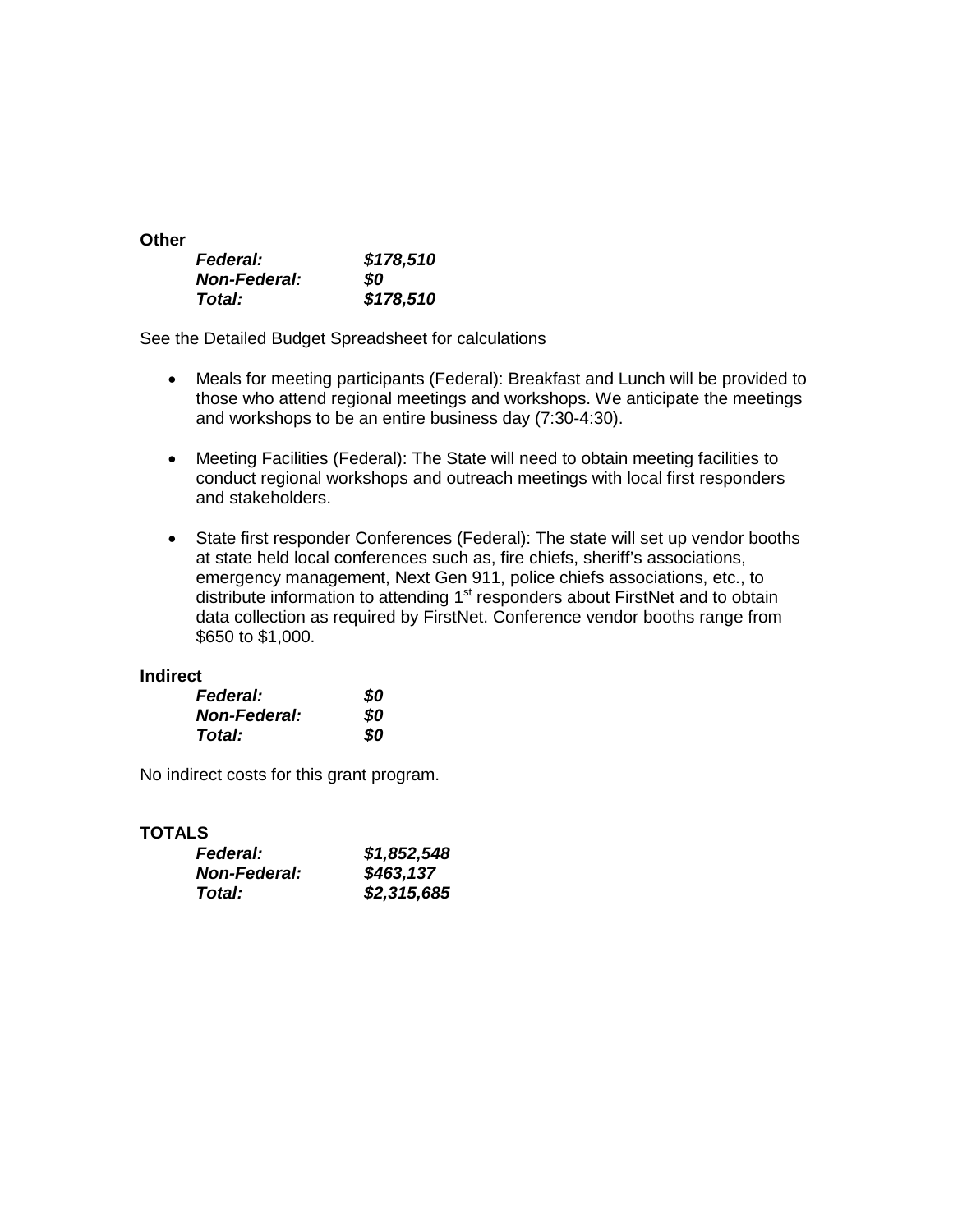# **BUDGET INFORMATION - Non-Construction Programs** OMB Number: 4040-0006 Expiration Date: 06/30/2014

**\$ Grant Program Function or Activity (a) Catalog of Federal Domestic Assistance Number (b) Estimated Unobligated Funds New or Revised Budget Federal(c) Non-Federal(d) Federal(e) Non-Federal (f) Total(g) 5. Totals4. 3. 2. 1.State and Local \$\$\$\$ \$ \$ \$ \$ \$ 1,852,548.00 463,137.00 2,315,685.00 Implementation Grant Program 11.5491,852,548.00 6 463,137.00 6 2,315,685.00 6** 

#### **SECTION A - BUDGET SUMMARY**

Standard Form 424A (Rev. 7- 97) Prescribed by OMB (Circular A -102) Page 1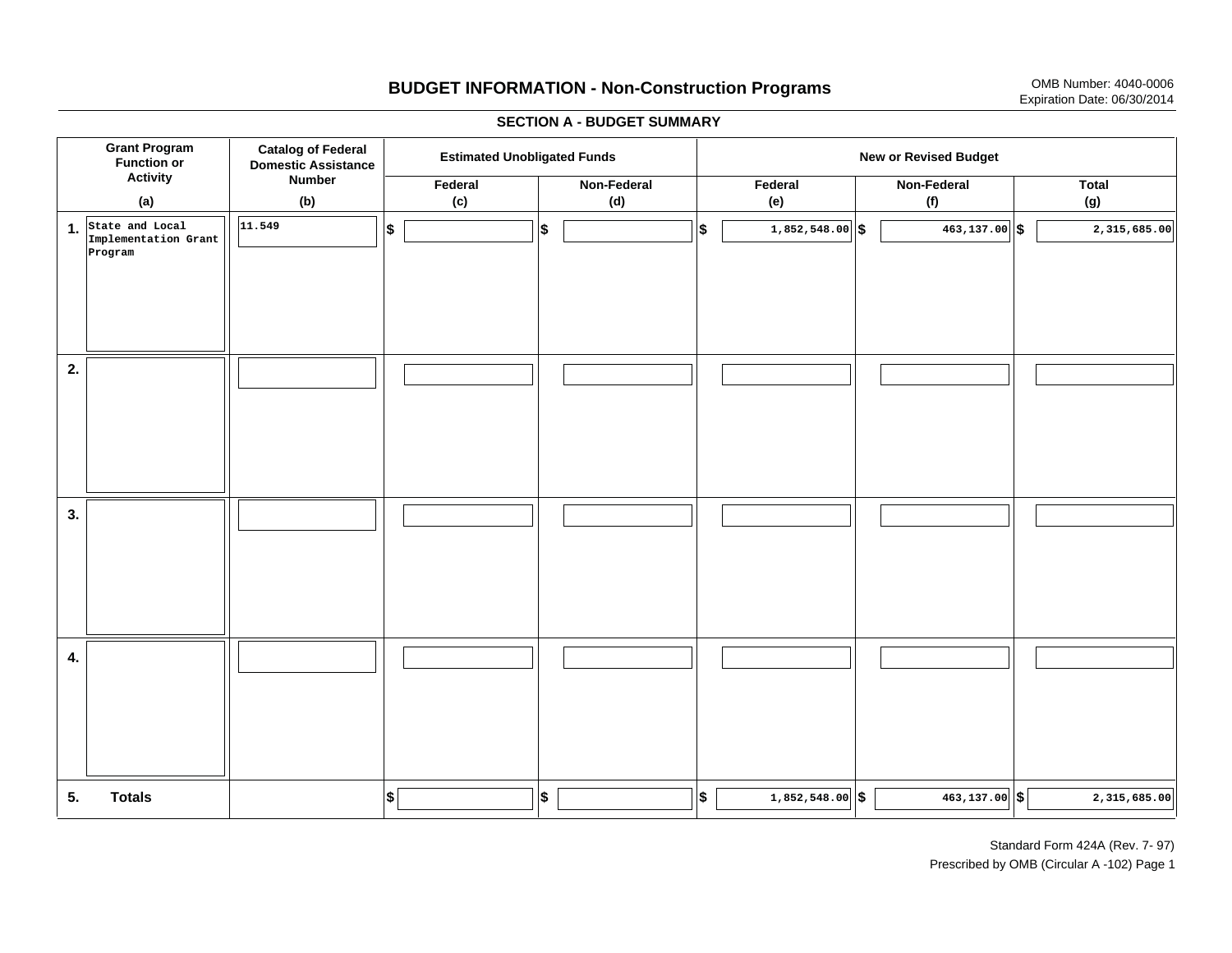| <b>6. Object Class Categories</b>                                 |     |                                         |     |                  | GRANT PROGRAM, FUNCTION OR ACTIVITY |  |     |  |               | Total        |
|-------------------------------------------------------------------|-----|-----------------------------------------|-----|------------------|-------------------------------------|--|-----|--|---------------|--------------|
|                                                                   | (1) |                                         | (2) |                  | (3)                                 |  | (4) |  |               | (5)          |
|                                                                   |     | State and Local<br>Implementation Grant |     |                  |                                     |  |     |  |               |              |
|                                                                   |     | Program                                 |     |                  |                                     |  |     |  |               |              |
|                                                                   |     |                                         |     |                  |                                     |  |     |  |               |              |
|                                                                   |     |                                         |     |                  |                                     |  |     |  |               |              |
|                                                                   |     |                                         |     |                  |                                     |  |     |  |               |              |
|                                                                   |     |                                         |     |                  |                                     |  |     |  |               |              |
|                                                                   |     |                                         |     |                  |                                     |  |     |  |               |              |
| a. Personnel                                                      | \$  | $227, 240.00$ \$                        |     | $318,840.00$ \$  |                                     |  | \$  |  | \$            | 546,080.00   |
| b. Fringe Benefits                                                |     | 6,000.00                                |     | 144,000.00       |                                     |  |     |  |               | 150,000.00   |
| c. Travel                                                         |     | 165,000.00                              |     |                  |                                     |  |     |  |               | 165,000.00   |
|                                                                   |     |                                         |     |                  |                                     |  |     |  |               |              |
| d. Equipment                                                      |     |                                         |     |                  |                                     |  |     |  |               |              |
| e. Supplies                                                       |     | 7,048.00                                |     | 297.00           |                                     |  |     |  |               | 7,345.00     |
| f. Contractual                                                    |     | 1,268,750.00                            |     |                  |                                     |  |     |  |               | 1,268,750.00 |
| g. Construction                                                   |     |                                         |     |                  |                                     |  |     |  |               |              |
| h. Other                                                          |     | 178,510.00                              |     |                  |                                     |  |     |  |               | 178,510.00   |
| i. Total Direct Charges (sum of 6a-6h)                            |     | 1,852,548.00                            |     | 463,137.00       |                                     |  |     |  | $\frac{1}{2}$ | 2,315,685.00 |
| j. Indirect Charges                                               |     |                                         |     |                  |                                     |  |     |  | \$            |              |
| k. TOTALS (sum of 6i and 6j)                                      | \$  | $1,852,548.00$ \$                       |     | $463, 137.00$ \$ |                                     |  | \$  |  | \$            | 2,315,685.00 |
|                                                                   |     |                                         |     |                  |                                     |  |     |  |               |              |
| 7. Program Income                                                 | \$  |                                         | \$  |                  | \$                                  |  | \$  |  | \$            |              |
| Standard Form 424A (Rev. 7-97)<br>Authorization Land Dependuation |     |                                         |     |                  |                                     |  |     |  |               |              |

#### **SECTION B - BUDGET CATEGORIES**

**Authorized for Local Reproduction**

Prescribed by OMB (Circular A -102) Page 1A Standard Form 424A (Rev. 7- 97)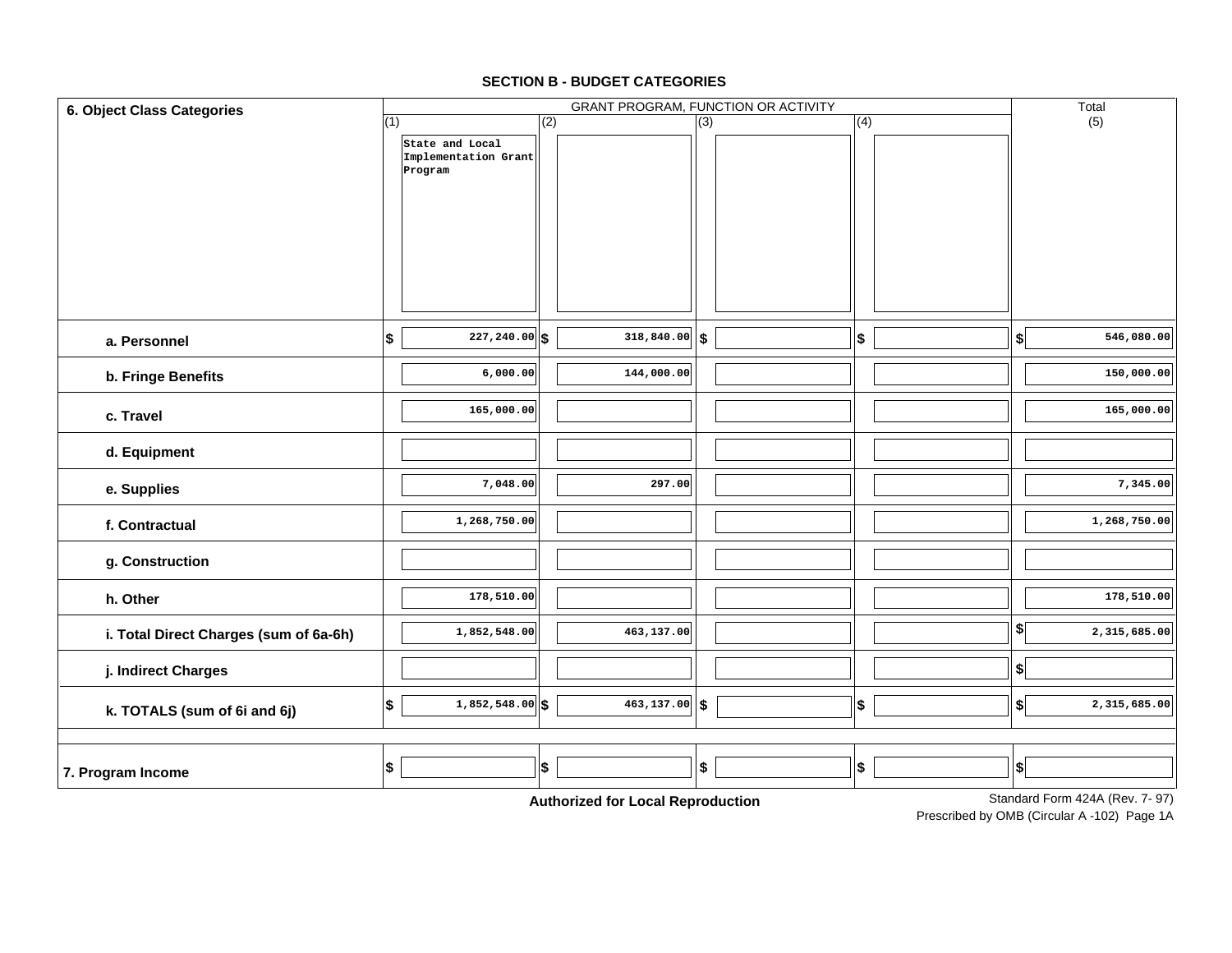| <b>SECTION C - NON-FEDERAL RESOURCES</b>                        |                                              |                                                                                 |               |                                          |                        |                               |                              |             |                  |             |  |
|-----------------------------------------------------------------|----------------------------------------------|---------------------------------------------------------------------------------|---------------|------------------------------------------|------------------------|-------------------------------|------------------------------|-------------|------------------|-------------|--|
| (a) Grant Program                                               |                                              |                                                                                 | (b) Applicant |                                          | (c) State              |                               | (d) Other Sources            |             | (e)TOTALS        |             |  |
| 8.                                                              | State and Local Implementation Grant Program |                                                                                 | \$            |                                          | \$                     | $463, 137.00$ \$              |                              |             | \$               | 463,137.00  |  |
| 9.                                                              |                                              |                                                                                 |               |                                          |                        |                               |                              |             |                  |             |  |
| 10.                                                             |                                              |                                                                                 |               |                                          |                        |                               |                              |             |                  |             |  |
| 11.                                                             |                                              |                                                                                 |               |                                          |                        |                               |                              |             |                  |             |  |
|                                                                 | 12. TOTAL (sum of lines 8-11)                |                                                                                 | \$            |                                          | \$                     | $463, 137.00$ \$              |                              |             | $\boldsymbol{s}$ | 463,137.00  |  |
|                                                                 |                                              |                                                                                 |               | <b>SECTION D - FORECASTED CASH NEEDS</b> |                        |                               |                              |             |                  |             |  |
|                                                                 |                                              | <b>Total for 1st Year</b>                                                       |               | <b>1st Quarter</b>                       |                        | 2nd Quarter                   |                              | 3rd Quarter |                  | 4th Quarter |  |
|                                                                 | 13. Federal                                  |                                                                                 | \$            |                                          | S                      |                               | S                            |             | Ι\$              |             |  |
|                                                                 | 14. Non-Federal                              | \$                                                                              |               |                                          |                        |                               |                              |             |                  |             |  |
|                                                                 | 15. TOTAL (sum of lines 13 and 14)           | \$                                                                              | \$            |                                          | \$                     |                               | \$                           |             | \$               |             |  |
|                                                                 |                                              | SECTION E - BUDGET ESTIMATES OF FEDERAL FUNDS NEEDED FOR BALANCE OF THE PROJECT |               |                                          |                        |                               |                              |             |                  |             |  |
|                                                                 | (a) Grant Program                            |                                                                                 |               |                                          |                        | <b>FUTURE FUNDING PERIODS</b> |                              | (YEARS)     |                  |             |  |
|                                                                 |                                              |                                                                                 |               | (b)First                                 |                        | (c) Second                    |                              | (d) Third   |                  | (e) Fourth  |  |
| 16.                                                             | State and Local Implementation Grant Program |                                                                                 | \$            |                                          | \$                     |                               | $\left  \frac{1}{2} \right $ |             | \$               |             |  |
| 17.                                                             |                                              |                                                                                 |               |                                          |                        |                               |                              |             |                  |             |  |
| 18.                                                             |                                              |                                                                                 |               |                                          |                        |                               |                              |             |                  |             |  |
| 19.                                                             |                                              |                                                                                 |               |                                          |                        |                               |                              |             |                  |             |  |
| 20. TOTAL (sum of lines 16 - 19)                                |                                              |                                                                                 |               |                                          | $\boldsymbol{\hat{s}}$ |                               | $\boldsymbol{\$}$            |             | \$               |             |  |
|                                                                 | <b>SECTION F - OTHER BUDGET INFORMATION</b>  |                                                                                 |               |                                          |                        |                               |                              |             |                  |             |  |
| 21. Direct Charges: $\sqrt{2,315,685}$<br>22. Indirect Charges: |                                              |                                                                                 |               |                                          |                        |                               |                              |             |                  |             |  |
|                                                                 | Revised on May 2015<br>23. Remarks:          |                                                                                 |               |                                          |                        |                               |                              |             |                  |             |  |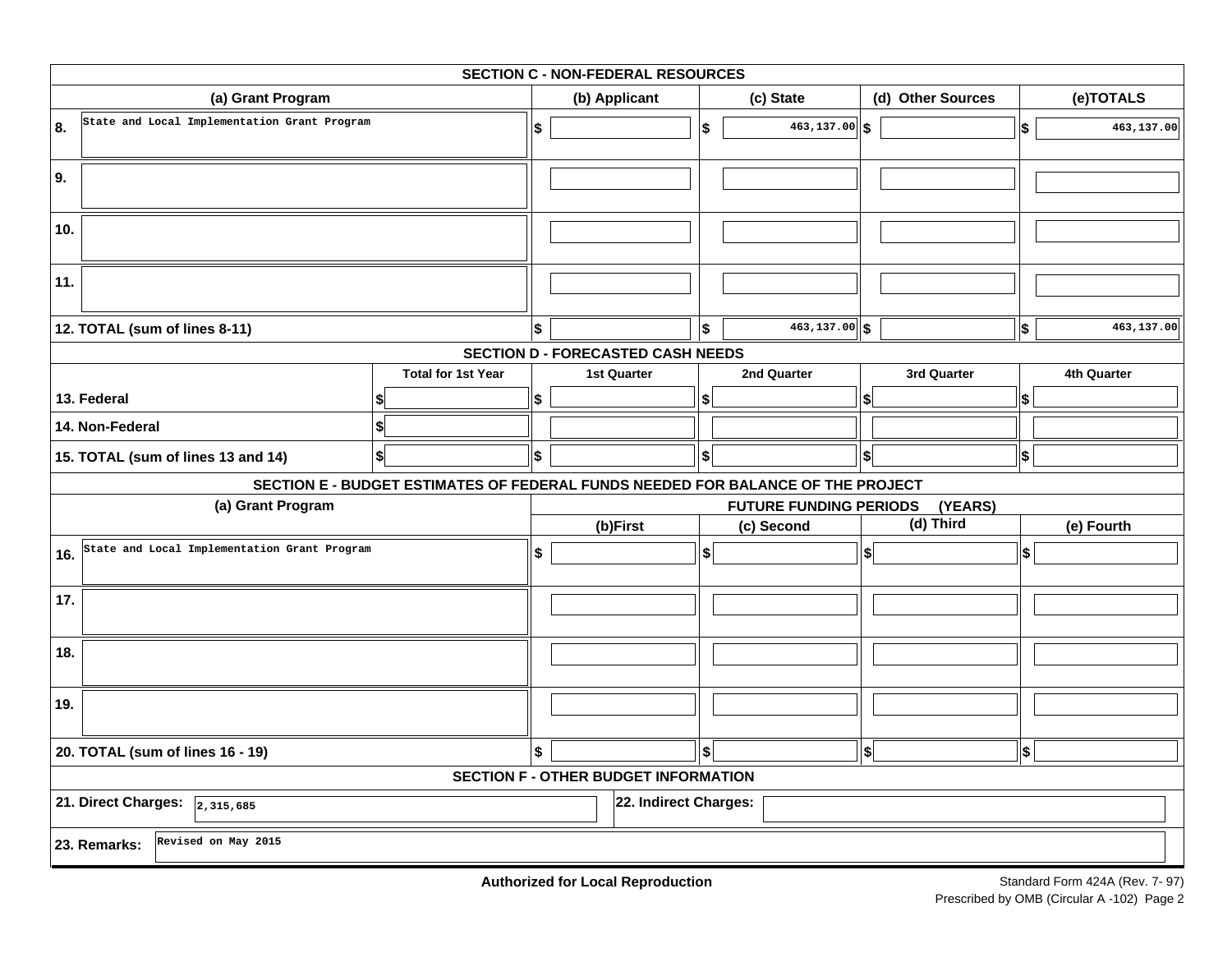## **State and Local Implementation Grant Program (SLIGP) Supplemental Application Narrative**

## **14. Phase Two Funding**

- a. Describe the activities that you expect to undertake with the Phase 2 funding when it is made available to the State, Territory, or District.
- **Outreach & Data Collection**
- $\circ$  Develop a data survey/assessment for stakeholders using an easy-to-read less technical format to quickly finalize and begin the Commonwealth's data collection effort
- o Finalize which data elements should be included for the next data survey to ensure all remaining information is collected in Kentucky
- o Create an updated FirstNet presentation for Kentucky FirstNet, that can be used during upcoming stakeholder meetings
- o Contractor will work with KY FirstNet team each week to identify potential active stakeholders in the Commonwealth (from stakeholder list, associations, committees, etc.)
- o The KY FirstNet team will begin planning for a series of targeted meetings with Stakeholder Work Groups listed below:
	- $\checkmark$  Kentucky Association of Fire Chiefs
	- $\checkmark$  Kentucky Police Chiefs Association
	- $\checkmark$  Northern Kentucky Firefighters Association
	- $\checkmark$  Kentucky Sheriff's Association
	- $\checkmark$  Regional/County EM Meetings
	- Others
- o In-depth presentation to the stakeholder community on 2015 collection efforts for data elements -- open forum for input & refinements
- o Various methods will be used for both collection and development of the FirstNet Data Elements including:
	- $\checkmark$  Group email to Public Safety professional organizations and to targeted stakeholders in specific geographic areas.
	- $\checkmark$  Targeted phone calls to specific/participating stakeholders.
	- $\checkmark$  Follow up email/phone to Public Safety contacts/organizations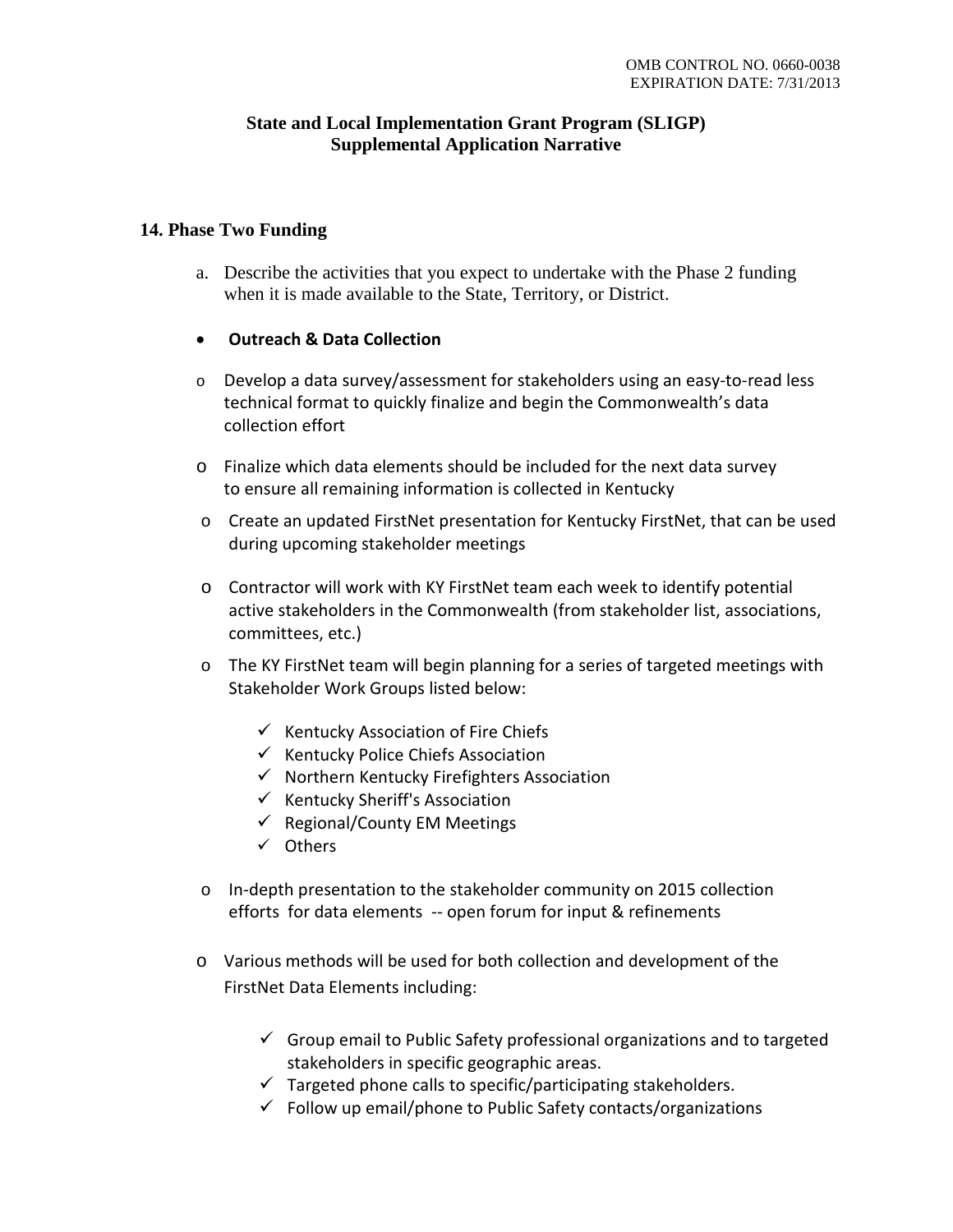- $\checkmark$  Deployment of a FirstNet Kentucky Public Safety User Web Assessment/survey on the "FirstNet in Kentucky" public facing website. This web assessment will present the information currently recorded for each PSAP/PSE. All PSAPs and targeted PSEs will be encouraged to respond by updating existing, and providing missing information. The web assessment is targeting collection of all FirstNet Data Elements as well as some additional information. The information from this assessment database will be migrated into the Kentucky SLIGP Data Repository (GIS).
- $\checkmark$  Aggregation of the feedback on the County Work Packages distributed to PSEs as part of the Outreach and Education effort into the Kentucky SLIGP Data Repository.
- $\checkmark$  KSP, Baker and Stakeholder Working Groups will collaborate on development of a GIS layer of proposed PSBN incremental deployment phases.
- $\checkmark$  Collection of PSE Operational Area GIS data, or other formats such as maps or descriptive delineations where GIS data is not available from KSP, CRMS, PSAPs/PSEs. GIS data will be migrated into the SLIGP Data Repository, and other formatted information used to develop appropriate GIS layers.
- Collection of PSE "Calls for Service" or "Incident Data" from law enforcement, fire , EMS or other available PSE information to be migrated into the SLIGP Data Repository.
- $\checkmark$  Derivation/calculation of usage and summary data from other collected data to load appropriate GIS tables or develop deliverable reports.

The data collected as described above may be delivered to FirstNet in Esri GIS format, FirstNet Data Element Excel templates, and/or summary reports. KSP will work with FirstNet to determine the preferred delivery formats.

- $\circ$  The KY SPOC and team will attend available 1<sup>st</sup> responder state held conferences and may register to speak and/or set up booths to pass out FirstNet information, gather data or answer questions about the FirstNet NPSBN to the stakeholders that attend.
- o Identify jurisdictional boundary data and reach out to key contacts to gather the info needed to build a statewide database
- o Identify gaps in data collection, based on coverage presented